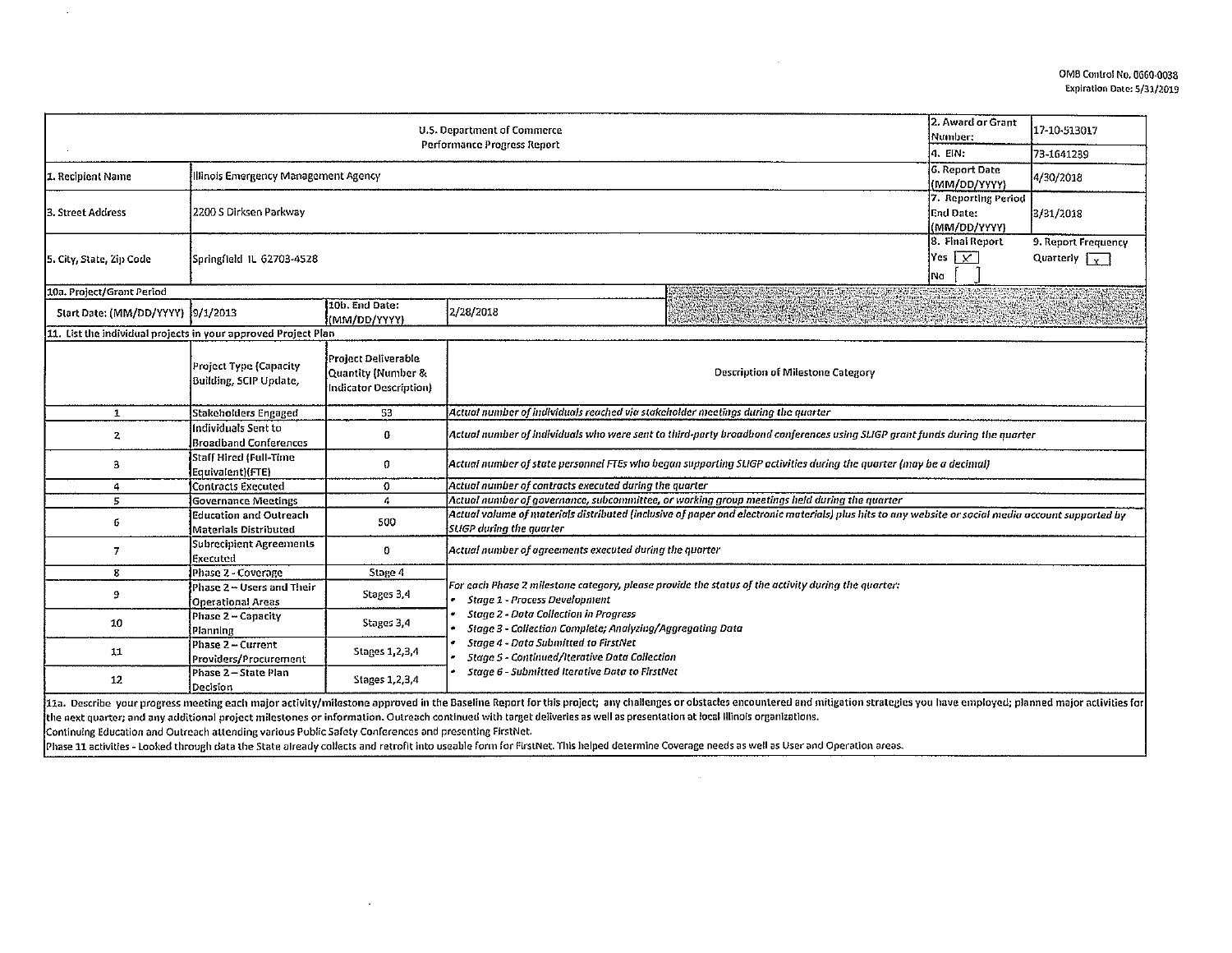| Activities Jan 1 - Feb 28<br><b>Auxillary Meetings</b><br>RECCWG (Regional Emergency Communications Coordinating Work Groups) call - Monthly (Jan Feb)<br>Monthly Meetings with Region V PSBN (Jan - 10 attendees; Feb - 6 attendees)<br>Monthly ILEAS (Illinois Law Enforcement Alarm Systems) Staff meeting (Jan, Feb)<br><b>FirstNet Programmatic Update Sessions</b><br>Webinar for SPOC's (quarterly)<br><b>Governance Meetings</b><br>Statewide Interoperability Executive Committee (SIEC) Monthly Meetings (Jan - 26 attendees; Feb - 27 attendees)<br>Monthly Illinols Terrorism Task Force (ITTF) Communications & Technology Calls (Jan, Feb)<br><b>Leadership Meetings</b><br>Weekly Core Team Project Calls - 2 meetings<br>11b. If the project team anticipates requesting any changes to the approved Baseline Report in the next quarter, describe those below. Note that any substantive changes to the Baseline Report must be approved by the Depart<br>of Commerce before implementation. |
|---------------------------------------------------------------------------------------------------------------------------------------------------------------------------------------------------------------------------------------------------------------------------------------------------------------------------------------------------------------------------------------------------------------------------------------------------------------------------------------------------------------------------------------------------------------------------------------------------------------------------------------------------------------------------------------------------------------------------------------------------------------------------------------------------------------------------------------------------------------------------------------------------------------------------------------------------------------------------------------------------------------|
|                                                                                                                                                                                                                                                                                                                                                                                                                                                                                                                                                                                                                                                                                                                                                                                                                                                                                                                                                                                                               |
|                                                                                                                                                                                                                                                                                                                                                                                                                                                                                                                                                                                                                                                                                                                                                                                                                                                                                                                                                                                                               |
|                                                                                                                                                                                                                                                                                                                                                                                                                                                                                                                                                                                                                                                                                                                                                                                                                                                                                                                                                                                                               |
|                                                                                                                                                                                                                                                                                                                                                                                                                                                                                                                                                                                                                                                                                                                                                                                                                                                                                                                                                                                                               |
|                                                                                                                                                                                                                                                                                                                                                                                                                                                                                                                                                                                                                                                                                                                                                                                                                                                                                                                                                                                                               |
|                                                                                                                                                                                                                                                                                                                                                                                                                                                                                                                                                                                                                                                                                                                                                                                                                                                                                                                                                                                                               |
|                                                                                                                                                                                                                                                                                                                                                                                                                                                                                                                                                                                                                                                                                                                                                                                                                                                                                                                                                                                                               |
|                                                                                                                                                                                                                                                                                                                                                                                                                                                                                                                                                                                                                                                                                                                                                                                                                                                                                                                                                                                                               |
|                                                                                                                                                                                                                                                                                                                                                                                                                                                                                                                                                                                                                                                                                                                                                                                                                                                                                                                                                                                                               |
|                                                                                                                                                                                                                                                                                                                                                                                                                                                                                                                                                                                                                                                                                                                                                                                                                                                                                                                                                                                                               |
|                                                                                                                                                                                                                                                                                                                                                                                                                                                                                                                                                                                                                                                                                                                                                                                                                                                                                                                                                                                                               |
|                                                                                                                                                                                                                                                                                                                                                                                                                                                                                                                                                                                                                                                                                                                                                                                                                                                                                                                                                                                                               |
|                                                                                                                                                                                                                                                                                                                                                                                                                                                                                                                                                                                                                                                                                                                                                                                                                                                                                                                                                                                                               |
|                                                                                                                                                                                                                                                                                                                                                                                                                                                                                                                                                                                                                                                                                                                                                                                                                                                                                                                                                                                                               |
|                                                                                                                                                                                                                                                                                                                                                                                                                                                                                                                                                                                                                                                                                                                                                                                                                                                                                                                                                                                                               |
|                                                                                                                                                                                                                                                                                                                                                                                                                                                                                                                                                                                                                                                                                                                                                                                                                                                                                                                                                                                                               |
|                                                                                                                                                                                                                                                                                                                                                                                                                                                                                                                                                                                                                                                                                                                                                                                                                                                                                                                                                                                                               |
|                                                                                                                                                                                                                                                                                                                                                                                                                                                                                                                                                                                                                                                                                                                                                                                                                                                                                                                                                                                                               |
|                                                                                                                                                                                                                                                                                                                                                                                                                                                                                                                                                                                                                                                                                                                                                                                                                                                                                                                                                                                                               |
|                                                                                                                                                                                                                                                                                                                                                                                                                                                                                                                                                                                                                                                                                                                                                                                                                                                                                                                                                                                                               |
|                                                                                                                                                                                                                                                                                                                                                                                                                                                                                                                                                                                                                                                                                                                                                                                                                                                                                                                                                                                                               |
|                                                                                                                                                                                                                                                                                                                                                                                                                                                                                                                                                                                                                                                                                                                                                                                                                                                                                                                                                                                                               |
|                                                                                                                                                                                                                                                                                                                                                                                                                                                                                                                                                                                                                                                                                                                                                                                                                                                                                                                                                                                                               |
|                                                                                                                                                                                                                                                                                                                                                                                                                                                                                                                                                                                                                                                                                                                                                                                                                                                                                                                                                                                                               |
|                                                                                                                                                                                                                                                                                                                                                                                                                                                                                                                                                                                                                                                                                                                                                                                                                                                                                                                                                                                                               |
|                                                                                                                                                                                                                                                                                                                                                                                                                                                                                                                                                                                                                                                                                                                                                                                                                                                                                                                                                                                                               |
|                                                                                                                                                                                                                                                                                                                                                                                                                                                                                                                                                                                                                                                                                                                                                                                                                                                                                                                                                                                                               |
|                                                                                                                                                                                                                                                                                                                                                                                                                                                                                                                                                                                                                                                                                                                                                                                                                                                                                                                                                                                                               |
|                                                                                                                                                                                                                                                                                                                                                                                                                                                                                                                                                                                                                                                                                                                                                                                                                                                                                                                                                                                                               |
|                                                                                                                                                                                                                                                                                                                                                                                                                                                                                                                                                                                                                                                                                                                                                                                                                                                                                                                                                                                                               |
| 11c. Provide any other information that would be useful to NTIA as it assesses this project's progress.                                                                                                                                                                                                                                                                                                                                                                                                                                                                                                                                                                                                                                                                                                                                                                                                                                                                                                       |
| Mailing Quarterly Illinois FirstNet Newsletters for Stakeholders                                                                                                                                                                                                                                                                                                                                                                                                                                                                                                                                                                                                                                                                                                                                                                                                                                                                                                                                              |
| Weekly Staff Meetings with Illinois FirstNet team and Monthly meetings                                                                                                                                                                                                                                                                                                                                                                                                                                                                                                                                                                                                                                                                                                                                                                                                                                                                                                                                        |
| . Local county by County Outreach is complete and continuing Education and Outreach when requested and presenting at various Public Safety Conferences.                                                                                                                                                                                                                                                                                                                                                                                                                                                                                                                                                                                                                                                                                                                                                                                                                                                       |
| -The team is fully staffed and delivering all statutory elements as requested by FirstNet and NTIA.                                                                                                                                                                                                                                                                                                                                                                                                                                                                                                                                                                                                                                                                                                                                                                                                                                                                                                           |
| -Illinois FirstNet has finished production of a video featuring various disciplines using FirstNet. This will be an educational tool showing stakeholders how FirstNet will be used.                                                                                                                                                                                                                                                                                                                                                                                                                                                                                                                                                                                                                                                                                                                                                                                                                          |

 $\label{eq:2.1} \frac{1}{\sqrt{2\pi}}\int_{0}^{\infty}\frac{1}{\sqrt{2\pi}}\left(\frac{1}{\sqrt{2\pi}}\right)^{2\pi}d\mu$ 

 $\mathcal{L}^{\text{max}}_{\text{max}}$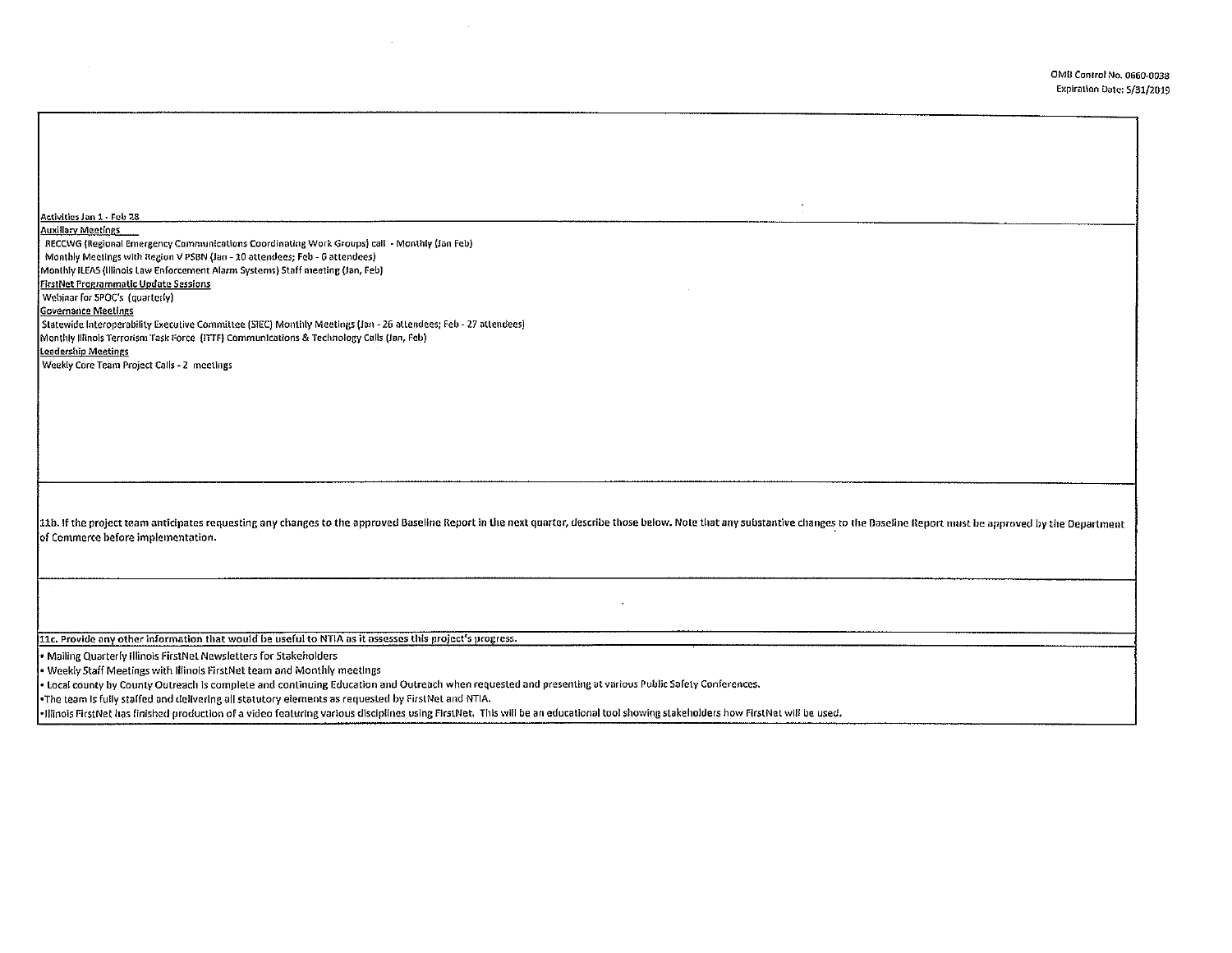## OMO Control No. 0660·0038 Expiration Date: 5/31/2019

lld. Describe any success stories or best practices you have identified. Please be as specific as possible.

•Engaging with the Electric and Telephone cooperatives

• Engaging with the IL Universities and Carriers aboul public/private Partnerships

• Leadership Support· Engagement with Slate leadership[ Early on, Monthly Meetings with Slate CIO, CTO, CISO, and Governor

• Our State Project plan has been used by rnany other States. We have presented our outreach plan on a national level mutiple times.

• Our 120 Members Multi-Discipline/Multi-Jurisdictional stakeholder group meets every month.

• Illinois FirstNet has finished production of an 11 minute video featuring various disciplines using FirstNet.

• Illinois FirstNet represents the holistic needs of the entire Public Safety/Public Service commulnty in Illinois.

12. Personnel

12a. If the project is not fully staffed, describe how any lack of staffing may impact the project's time line and when the project will be fully staffed.

| 12b. Staffing Table - Please include all staff that have contributed time to the project. Please do not remove individuals from this table. |                                                                                                                                                                                                                                                                                                                       |                                                                                                                                                                               |                          |                      |                               |                   |                 |                                         |                                          |
|---------------------------------------------------------------------------------------------------------------------------------------------|-----------------------------------------------------------------------------------------------------------------------------------------------------------------------------------------------------------------------------------------------------------------------------------------------------------------------|-------------------------------------------------------------------------------------------------------------------------------------------------------------------------------|--------------------------|----------------------|-------------------------------|-------------------|-----------------|-----------------------------------------|------------------------------------------|
| Job Title<br>Grant Program Manager-Bob                                                                                                      | FTE%                                                                                                                                                                                                                                                                                                                  | Project (s) Assigned                                                                                                                                                          |                          |                      |                               |                   |                 |                                         | Change                                   |
| Evans                                                                                                                                       | 75                                                                                                                                                                                                                                                                                                                    | Point of Contact for State Administrative Agency (Illinois Emergency Management Agency) and Liaison with National Telecommunications and<br>Information Administration (NTIA) |                          |                      |                               |                   |                 |                                         |                                          |
| Project Manager-Joe Galvin                                                                                                                  | -80                                                                                                                                                                                                                                                                                                                   | Project Manager for National Public Safety Broadband Network (NPSBN) and Statewide Interoperability Coordinator (SWIC) for Illinois                                           |                          |                      |                               |                   |                 |                                         |                                          |
|                                                                                                                                             |                                                                                                                                                                                                                                                                                                                       |                                                                                                                                                                               |                          |                      |                               |                   |                 |                                         |                                          |
| 13. Subcontracts (Vendors and/or Subrecipients)                                                                                             |                                                                                                                                                                                                                                                                                                                       |                                                                                                                                                                               |                          |                      |                               |                   |                 |                                         |                                          |
| Name                                                                                                                                        | 13a. Subcontracts Table - Include all subcontractors. The totals from this table must equal the "Subcontracts Total" in Question 14f.<br><b>Subcontract Purpose</b>                                                                                                                                                   |                                                                                                                                                                               | Type<br>(Vendor/Subrec.) | RFP/RFQ Issued (Y/N) | Contract<br>Executed<br>(Y/N) | <b>Start Date</b> | <b>End Date</b> | <b>Total Federal Funds</b><br>Allocated | <b>Total Matching Funds</b><br>Allocated |
| Illinois Law Enforcement Alarm<br>System (ILEAS)                                                                                            | 80% time for Technical System Architect (Bill<br>Springer), 100% time for Data Analyst (Dan Meske),<br>80% time for Grant and Travel coordinator (Lori Beil)<br>personnel, travel, statewide and regional<br>conferences, meeting expenses, printing, office<br>supplies, technology and<br>management/administration |                                                                                                                                                                               | Sub-recipient            |                      | Y                             | 9/10/2013         | 2/28/2018       | 51,257,704.52                           | 50.00                                    |
|                                                                                                                                             |                                                                                                                                                                                                                                                                                                                       |                                                                                                                                                                               |                          |                      |                               |                   |                 |                                         |                                          |
|                                                                                                                                             |                                                                                                                                                                                                                                                                                                                       |                                                                                                                                                                               |                          |                      |                               |                   |                 |                                         |                                          |
| 13b. Describe any challenges encountered with vendors and/or subrecipients.                                                                 |                                                                                                                                                                                                                                                                                                                       |                                                                                                                                                                               |                          |                      |                               |                   |                 |                                         |                                          |
|                                                                                                                                             |                                                                                                                                                                                                                                                                                                                       |                                                                                                                                                                               |                          |                      |                               |                   |                 |                                         |                                          |
| None to report this quarter                                                                                                                 |                                                                                                                                                                                                                                                                                                                       |                                                                                                                                                                               |                          |                      |                               |                   |                 |                                         |                                          |

 $\epsilon$ 

 $\mathcal{A}^{\prime}$